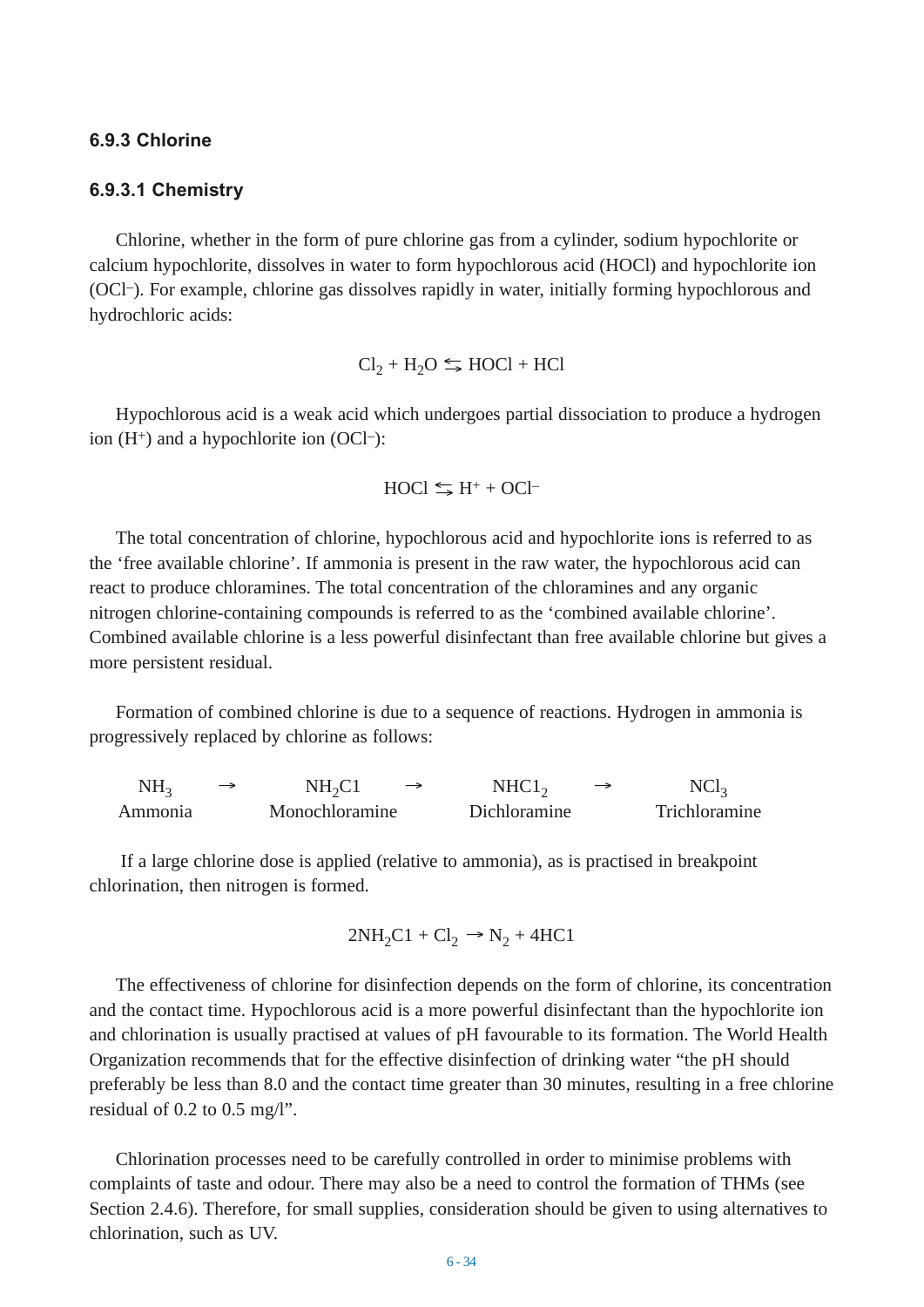### **6.9.3.2 Sources of chlorine**

Chlorination can be achieved by using liquefied chlorine gas, sodium hypochlorite solution or calcium hypochlorite granules. Chlorine gas is very reactive and highly toxic and must be carefully stored and handled. It is used for treatment of large public supplies but the inherent danger of using chlorine gas has resulted in an increased use of sodium hypochlorite or the electrolysis of brine (electro-chlorination) as alternative sources of chlorine.

The use of chlorine gas for treatment of small water supplies is not recommended. Gas chlorination is generally not appropriate for supplies of less than  $10 \text{ m}^3/\text{d}$  or where the available head is less than about 4 m. Leaks of chlorine gas are very dangerous. A separate area is necessary for storage of chlorine gas and an alarm system to detect leakage of chlorine must be installed. It is common practice to install alarm systems to indicate failure of the chlorine injector system or carrier water flow.

Liquefied chlorine gas is supplied in pressurised containers. The gas is withdrawn from the cylinder and is dosed into water by a chlorinator, which both controls and measures the gas flow rate.

Sodium hypochlorite solution (14 to 15% by mass (m/m) available chlorine) can be delivered to site in drums. No more than one month's supply should be delivered at one time, as its decomposition (particularly on exposure to light) results in a loss of available chlorine and an increase in concentration of chlorate, relative to chlorine.

Alternatively, sodium hypochlorite solution (0.5 to 1.0% mass per volume (m/V) available chlorine) can be generated on site by the electrolysis of brine (sodium chloride solution). A typical electrochlorination system consists of a water softener, a salt saturator, a voltage rectifier, an electrolysis cell and a storage tank containing up to three days' supply of hypochlorite solution. Hydrogen, which is produced during electrolysis, must be vented safely. These systems are compact and eliminate the need to store and handle the toxic and corrosive chlorination chemicals.

There is a wide choice of equipment available for dosing sodium hypochlorite solution. Simple gravity-fed systems in which sodium hypochlorite solution is dripped at a constant rate into a tank of water have been used successfully and have proven reliable provided that the rate of flow into supply and the chlorine demand of the water are constant. Where the flow is more variable, waterpowered hypochlorinators that adjust the flow of sodium hypochlorite proportionately to the flow of water may be suitable. Electric dosing pumps can operate under flow proportional or chlorine residual control and thus maintain a consistent chlorine residual under conditions of variable flow or chlorine demand.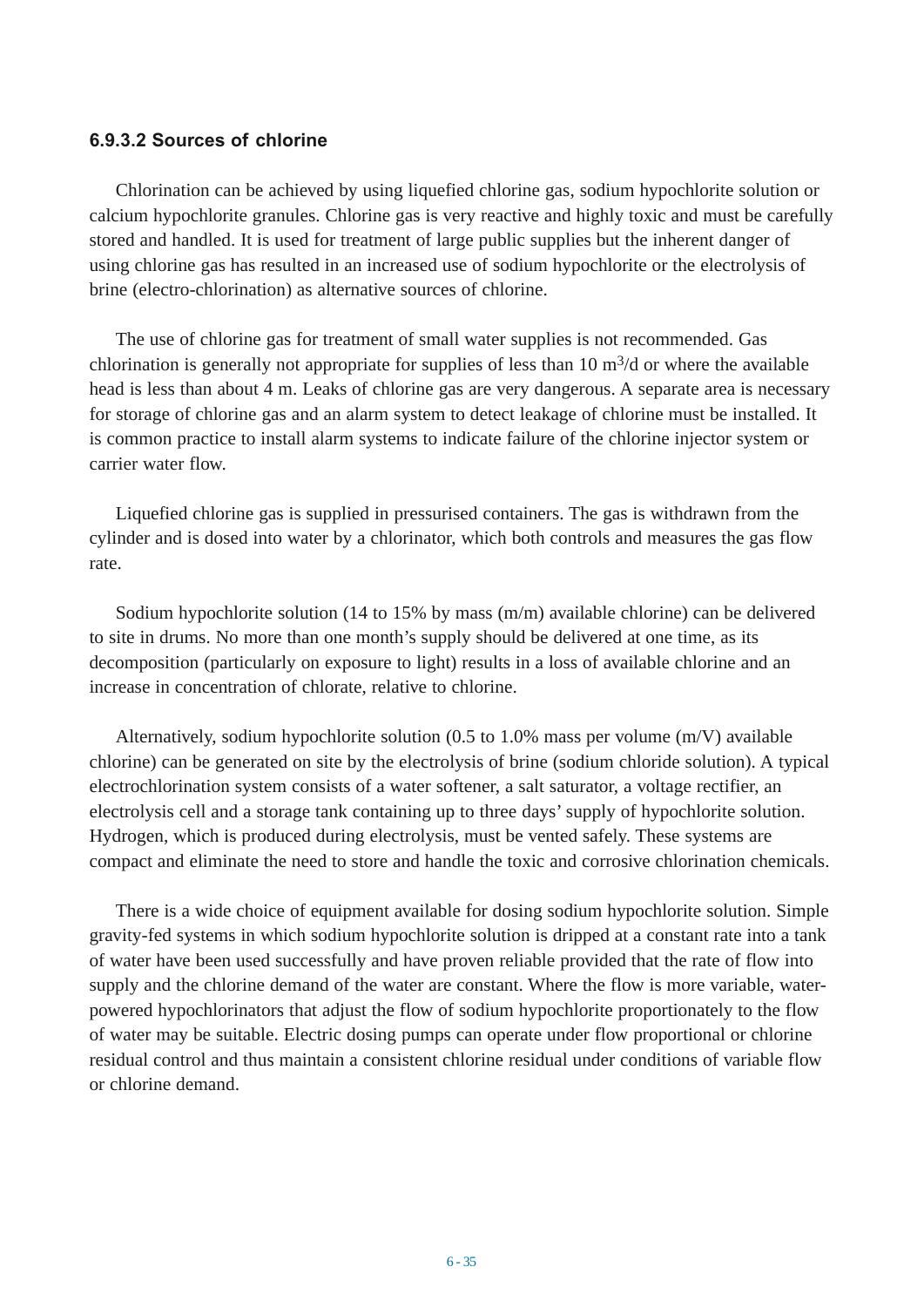## **6.9.3.2 Sources of chlorine (continued)**

Calcium hypochlorite can be supplied in powdered, granular or tablet form (65 to 70% m/m available chlorine). Calcium hypochlorite is stable when dry and several months' supply can be stored. It will however react with moisture in the air to form chlorine gas. Calcium hypochlorite dosers are relatively simple. Most allow calcium hypochlorite to dissolve in a known volume of make-up water, which is then mixed with the main supply. Tablets are most commonly used, as their rate of dissolution is predictable. Control of dosage (proportional to the rate of dissolution) is often limited to changing the depth of immersion of the tablets in the make-up water or to changing the proportion of the make-up water to total flow.

# **6.9.3.3 Methods of chlorination**

Several regimes of chlorination can be used, including marginal (simple) chlorination, breakpoint chlorination, superchlorination/dechlorination and chloramination. On small supplies, it is probable that only marginal chlorination would be used in most cases. Marginal chlorination involves the dosing of chlorine to produce a suitable residual free available chlorine concentration.

Breakpoint chlorination could be used for removal of ammonia. Sufficient chlorine is added to exceed the demand for chloramine production and to ensure a free available chlorine residual. The chlorine dose must be carefully controlled to avoid forming dichloramine and nitrogen trichloride which can cause taste and odour problems. Breakpoint chlorination requires a dose of around 10 mg/l chlorine dosed per mg/l ammonia removed – the actual dose depends on water quality and has to be determined for each water.

The resultant free available chlorine residual should remain in the range 0.2 to 0.5 mg/l. It is recommended that the contact time should be at least 30 minutes. The design of the contact system is very important. Applied chlorine must be mixed rapidly with the water and the system must not permit short-circuiting or retention in dead zones.